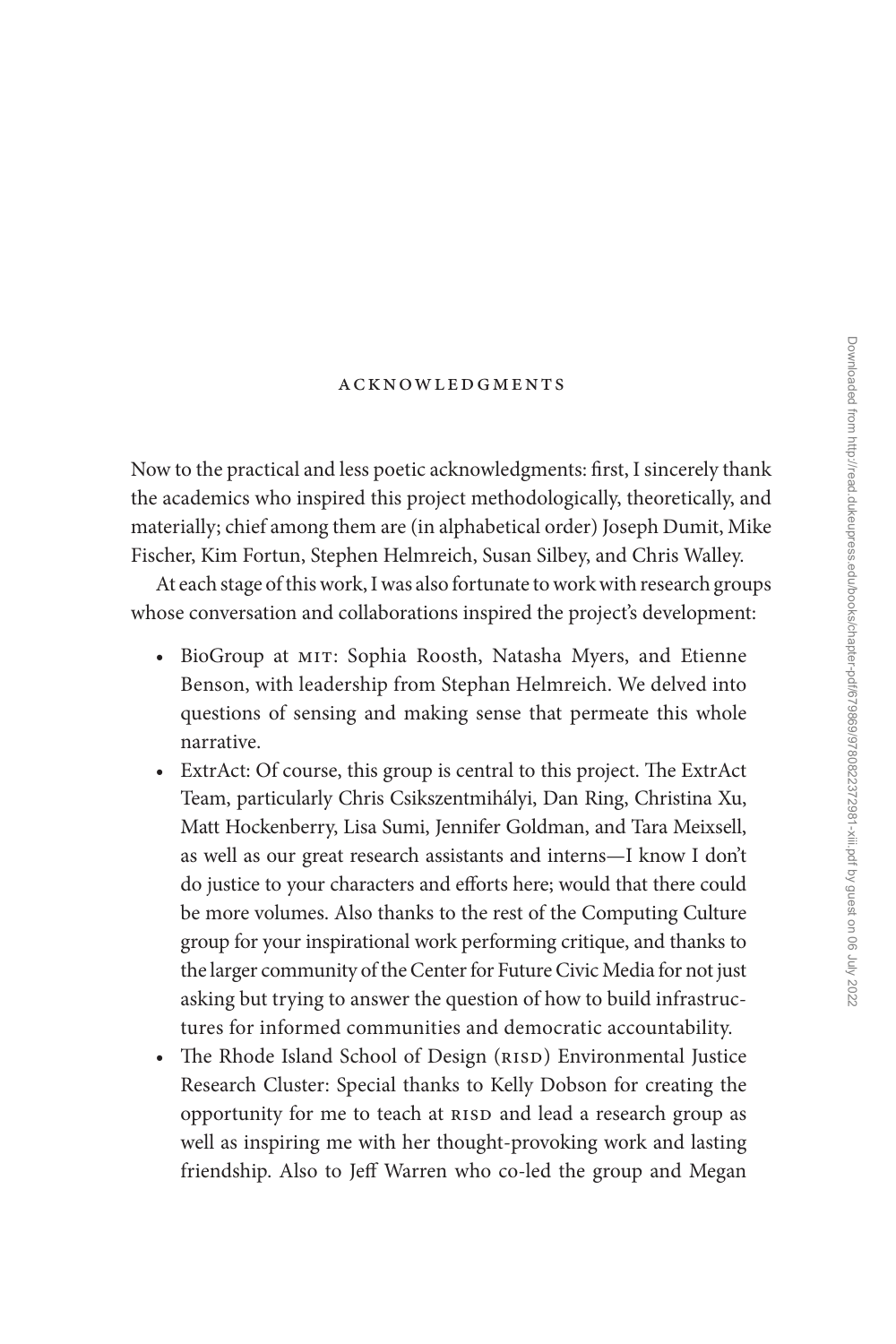McLaughlin who worked tirelessly on the hydrogen sulfide monitoring project.

- Public Lab: Nothing makes me prouder than my part in cofounding Public Lab, an online community for developing open-source hardware and software for community-based environmental monitoring. Many of the ideas behind Public Lab animate the ending of this book; thanks to fellow cofounders Liz Barry, Shannon Dosemagen, Adam Griffith, Stewart Long, Matt Lippincott, and Jeff Warren. It is amazing to see this seed bearing fruit.
- The Social Science Environmental Health Research Institute (SSEHRI) at Northeastern University: SSEHRI has been a welcome academic home, allowing for drafts of multiple chapters to be reviewed. I'd particularly like to thank Phil Brown for welcoming me to SSEHRI. Special thanks also to Len Albright, who coauthored chapter 10 of this book, and to the other members of our hydraulic fracturing research group, particularly Elisabeth Wilder, Jacob Matz, and Lauren Richter. Deep thanks to Lourdes Vera for her amazing support in figuring out the book's figures and her fantastic research work on the hydrogen sulfide monitoring project.

Beyond participating in these research collectives, contributing to three edited volumes helped connect me and this book to the larger scholarly efforts in social sciences to comprehend, track, and reform unconventional energy extraction and to develop engaged forms of scholarship. I thank all of the authors and editors of *Subterranean Estates: Life Worlds of Oil and Gas*, particularly Michael Watts, Hannah Appel, and Susanna Sawyer whose work shaped this book. Working with Matt Ratto and Kirk Jalbert on the special issue of *Information Society* about critical making helped develop my thinking on civic technoscience. Finally, coediting a special issue of *Journal of Political Ecology* on hydraulic fracking with Anna Willow brought together a powerful group of anthropologists who are still actively connected through the Society of Applied Anthropology's extraction working group.

Adding to this wealth of scholarly support and inspiration are my collaborators in making and doing s $rs$ , namely, Max Liboiron, Nick Shapiro, and Dvera Saxton, who advised on the final chapters of this book.

I am deeply grateful to be part of such a thriving community of academics and part of an era in history where cultural critique is valued, so that research such as this is funded. The work described here has been made possible with funding from the National Science Foundation IGERT graduate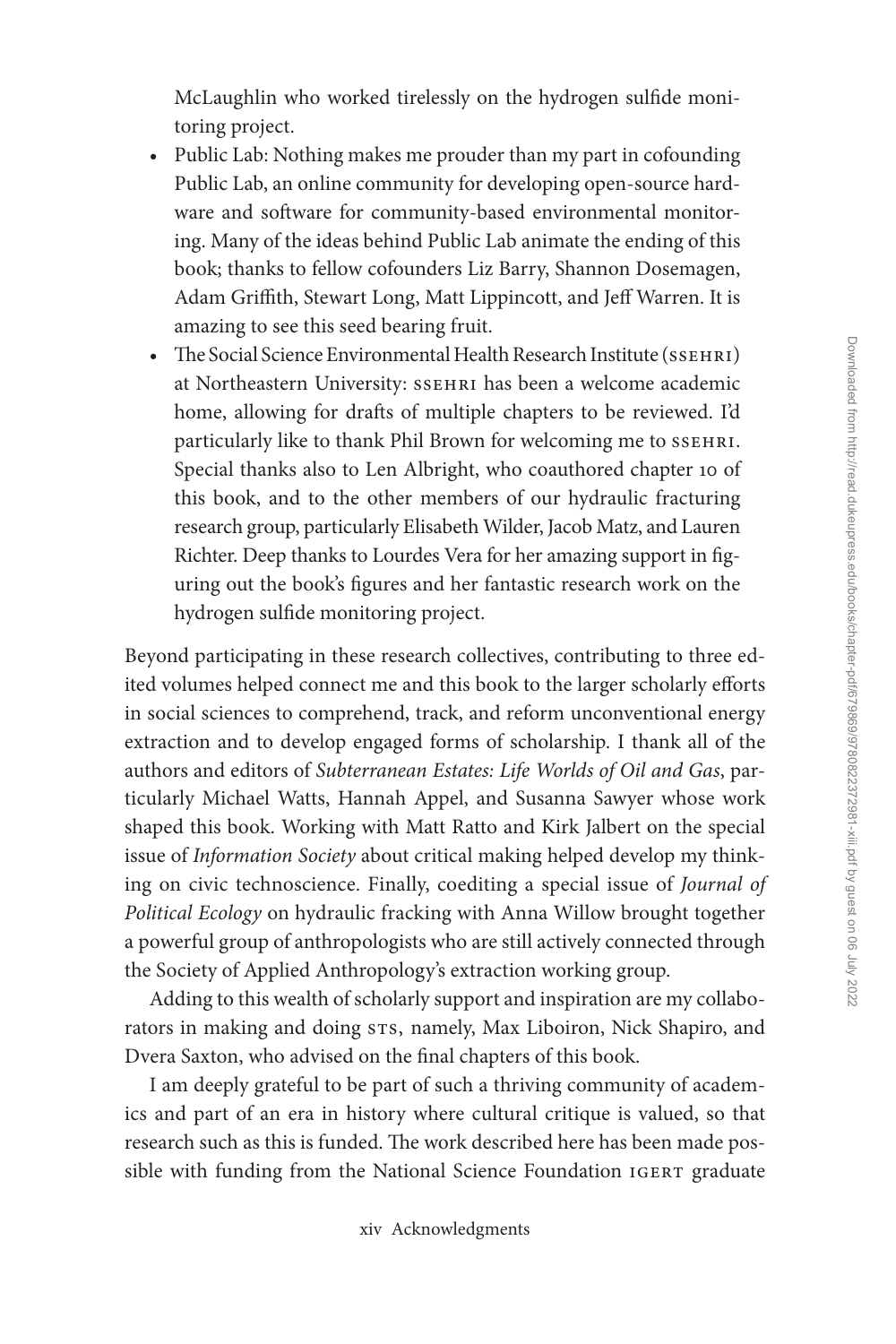research training program, the Knight Foundation's News Challenge, the American Anthropological Association Environmental Section's small grants program, numerous public contributions to Public Lab through [Kickstarter.](http://Kickstarter.org) [org](http://Kickstarter.org), Northeastern University's College of Social Sciences and Humanities, and the jpb Foundation's Environmental Health Fellowship program, organized through the Harvard School of Public Health. It is my fervent hope that we can together prove the social, ethical, and scientific worth of increasing our collective investment in making cultural critique vital to education, policy, and industry.

Connected to, mixed with, and yet still distinct from these academics are the remarkable community members and nonprofit organizations that collaborated on many parts of this story. First, The Endocrine Disruption Exchange (TEDX), founded by Theo Colborn to continue her database of research on endocrine disruption and carried on by Carol Kwiatkowski. TEDX is a unique and vital organization to the larger movement of endocrine disruption research and reform. My thanks goes to the entire staff, particularly Lynn, Mary, and Kim.

Through TEDX, I had the great pleasure of coming to collaborate with Earthworks/Oil and Gas Accountability Project (ogap) on ExtrAct. Particular thanks to Lisa Sumi and Jennifer Goldman who were essential parts of the ExtrAct team and to Bruce Baizel, Gwen Lachelt, and Sharon Wilson who supported this and our current collaborative projects.

ogap led ExtrAct to work with many remarkable landowners and citizens' organizations from San Juan Citizens Alliance to North East Ohio Gas Accountability Project. I'll forever remember traveling the gas patch with Rick Roles, whose story begins and ends this book, as well as time spent with Sug and Jack in New Mexico and Calvin Tillman and Sharon Wilson in Texas, as well as hearing the stories of Deb Thomas, Kari Matsko, Mark and Carol, Dee, and the Fitzgeralds. The measure of success in reforming this industry must be material improvement in the lives of those it negatively impacts. Let's hope that working together we can meet that mark.

Then there are the editors. It was no small task to reduce a manuscript from 700 pages to its finely honed present-day form. Luckily I benefited from great support in the effort. Many, many thanks to Julia Ravell for editing and fact-checking the entire work. I also had the great fortune to work with Dr. Jo-Linda Butterfield, whose practical advice on time management and thought untangling not only created beautiful post-it art all over my walls but also literally helped order my thoughts into the linear format that the written word demands. This linear, sequential format is utterly insufficient to the task